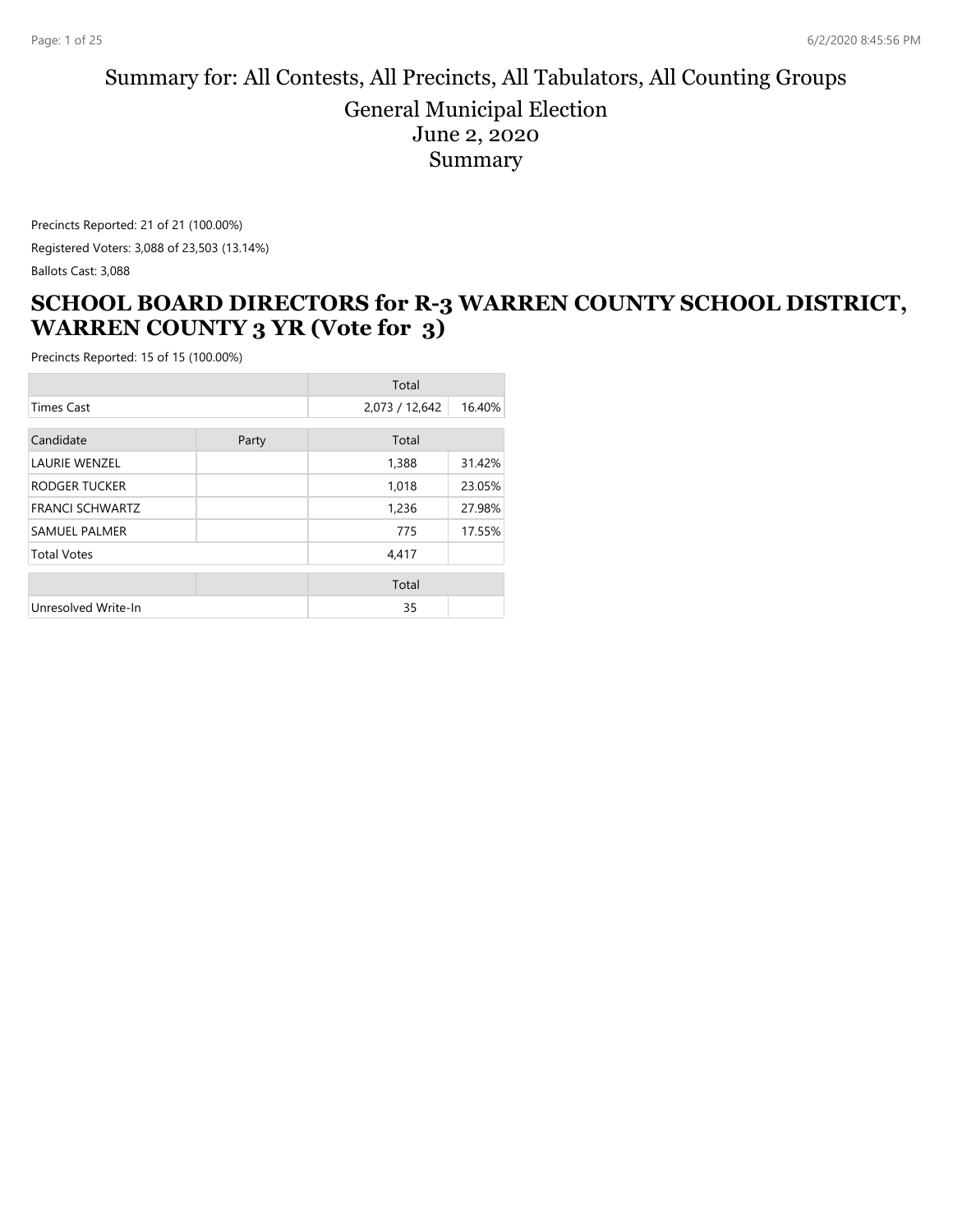## **SCHOOL BOARD DIRECTORS for R-3 WARREN COUNTY SCHOOL DISTRICT, WARREN COUNTY 2 YR (Vote for 1)**

|                     |       | Total          |        |
|---------------------|-------|----------------|--------|
| Times Cast          |       | 2,073 / 12,642 | 16.40% |
| Candidate           | Party | Total          |        |
| SARAH JANES         |       | 1,296          | 72.73% |
| <b>JOE LANIGAN</b>  |       | 486            | 27.27% |
| <b>Total Votes</b>  |       | 1,782          |        |
|                     |       | Total          |        |
| Unresolved Write-In |       | 12             |        |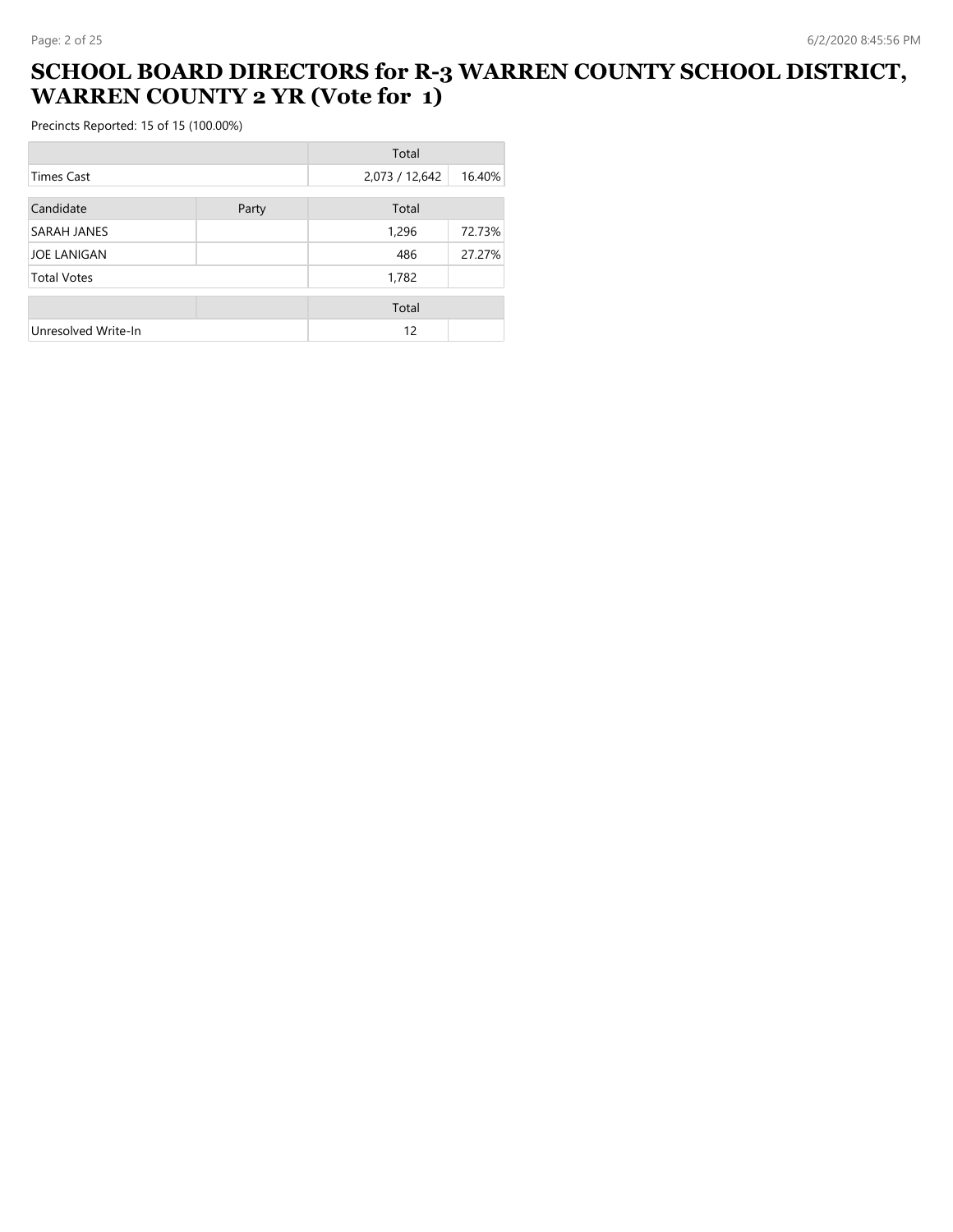## **SCHOOL BOARD DIRECTORS for R-2 WRIGHT CITY SCHOOL DISTRICT, WARREN COUNTY (Vote for 3)**

|                           |       | Total       |        |
|---------------------------|-------|-------------|--------|
| <b>Times Cast</b>         |       | 780 / 7,360 | 10.60% |
| Candidate                 | Party | Total       |        |
| <b>HEIDI BOX HALLEMAN</b> |       | 513         | 27.68% |
| <b>BRYAN SPENCER</b>      |       | 382         | 20.62% |
| <b>ALICE JENSEN</b>       |       | 485         | 26.17% |
| MICHAEL BATES             |       | 473         | 25.53% |
| <b>Total Votes</b>        |       | 1,853       |        |
|                           |       | Total       |        |
| Unresolved Write-In       |       | 13          |        |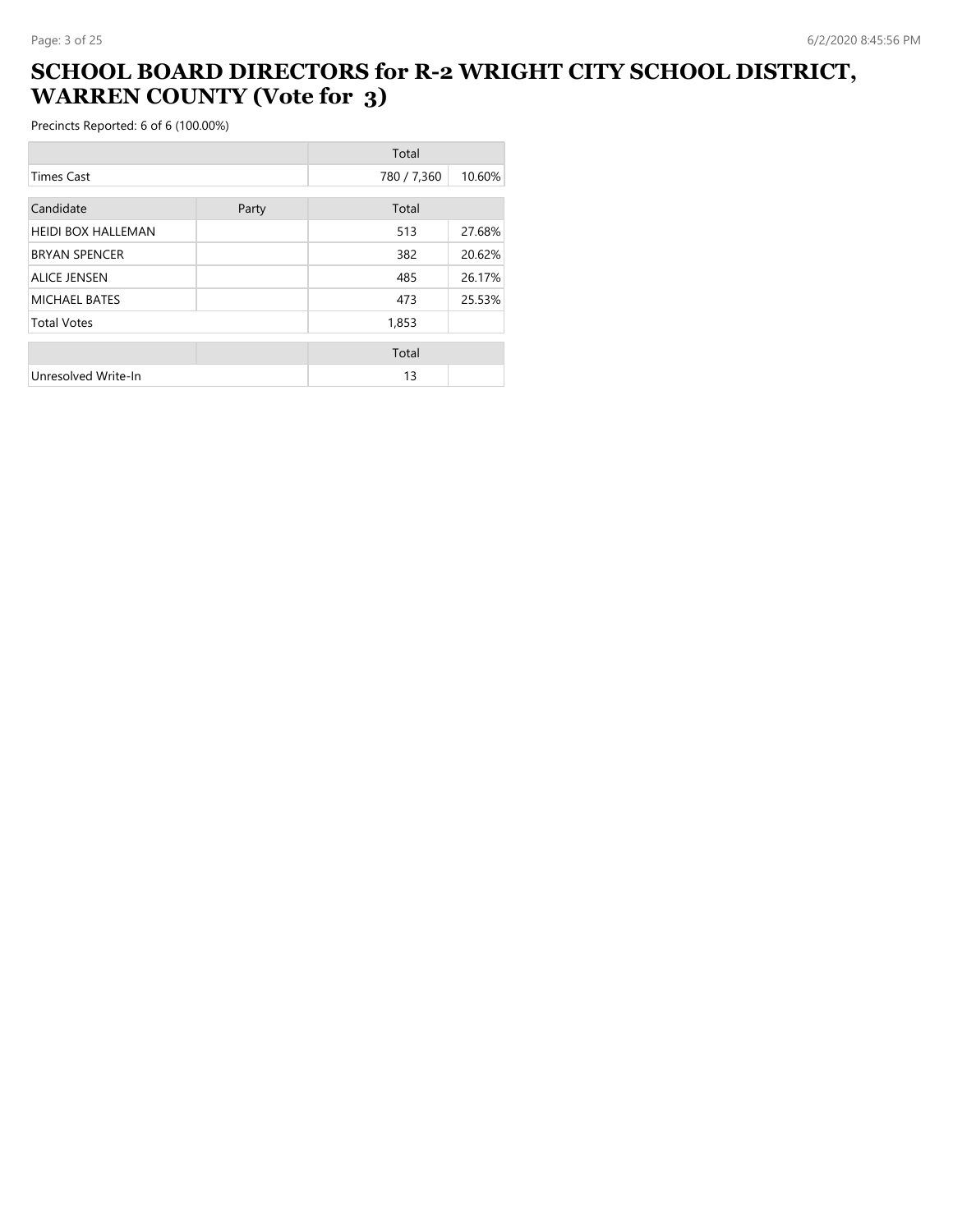#### **SCHOOL BOARD DIRECTORS for R-2 MONTGOMERY COUNTY SCHOOL DISTRICT, WARREN COUNTY (Vote for 3)**

|                      |       | Total  |        |
|----------------------|-------|--------|--------|
| <b>Times Cast</b>    |       | 21/190 | 11.05% |
| Candidate            | Party | Total  |        |
| <b>KARL W. FINKE</b> |       | 14     | 29.79% |
| <b>GARY J. ELLUL</b> |       | 13     | 27.66% |
| <b>KARL QUEATHEM</b> |       | 9      | 19.15% |
| <b>MARIA STILLE</b>  |       | 11     | 23.40% |
| <b>Total Votes</b>   |       | 47     |        |
|                      |       | Total  |        |
| Unresolved Write-In  |       | 0      |        |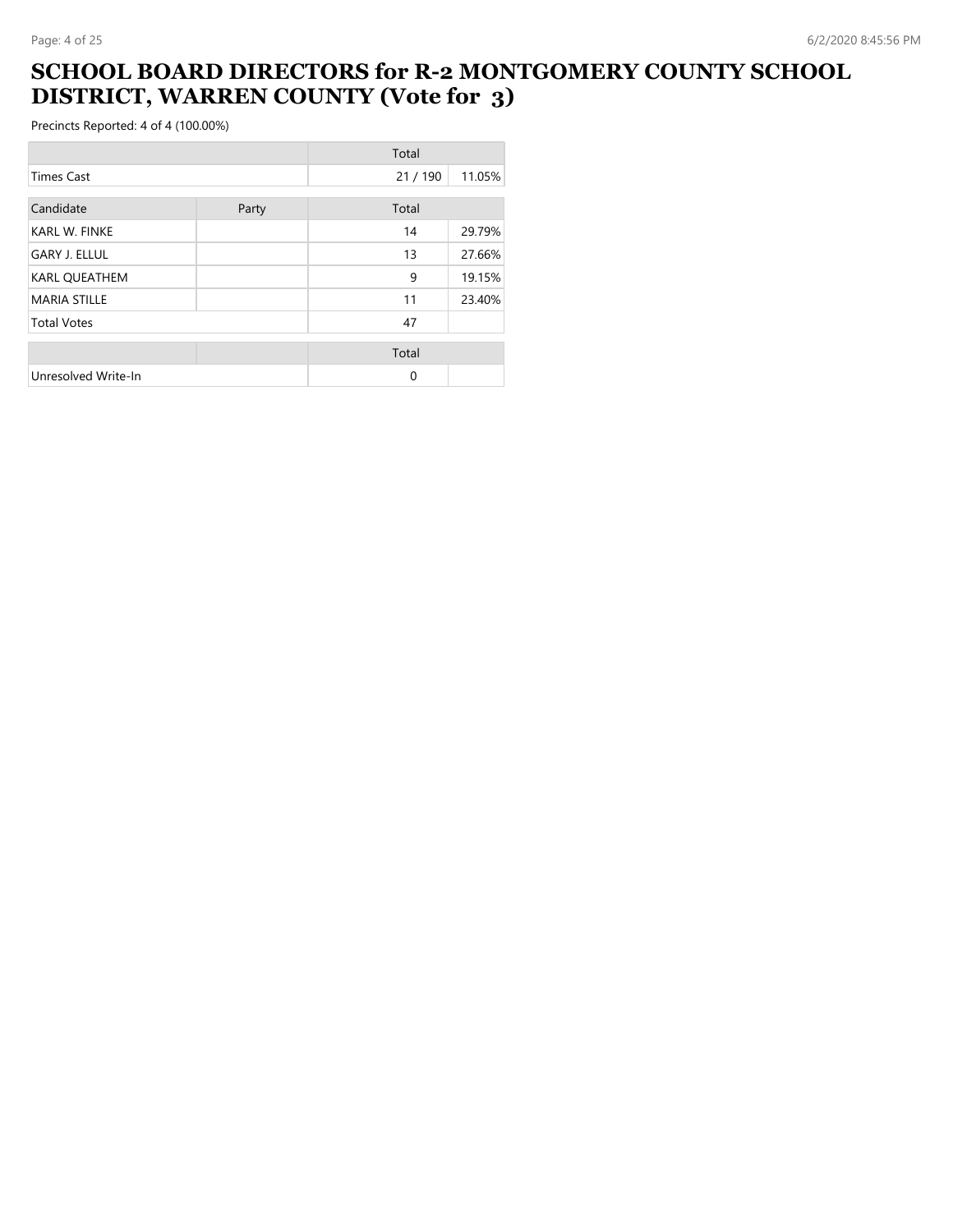# **SCHOOL BOARD DIRECTORS for WASHINGTON SCHOOL DISTRICT, WARREN COUNTY (Vote for 3)**

|                        |       | Total       |        |
|------------------------|-------|-------------|--------|
| <b>Times Cast</b>      |       | 196 / 3,147 | 6.23%  |
| Candidate              | Party | Total       |        |
| <b>SCOTT A. BYRNE</b>  |       | 140         | 27.45% |
| ROBERT (BOB) ORESKOVIC |       | 99          | 19.41% |
| <b>SUSAN THATCHER</b>  |       | 137         | 26.86% |
| DANIEL (DAN) LESLIE    |       | 134         | 26.27% |
| <b>Total Votes</b>     |       | 510         |        |
|                        |       | Total       |        |
| Unresolved Write-In    |       | 0           |        |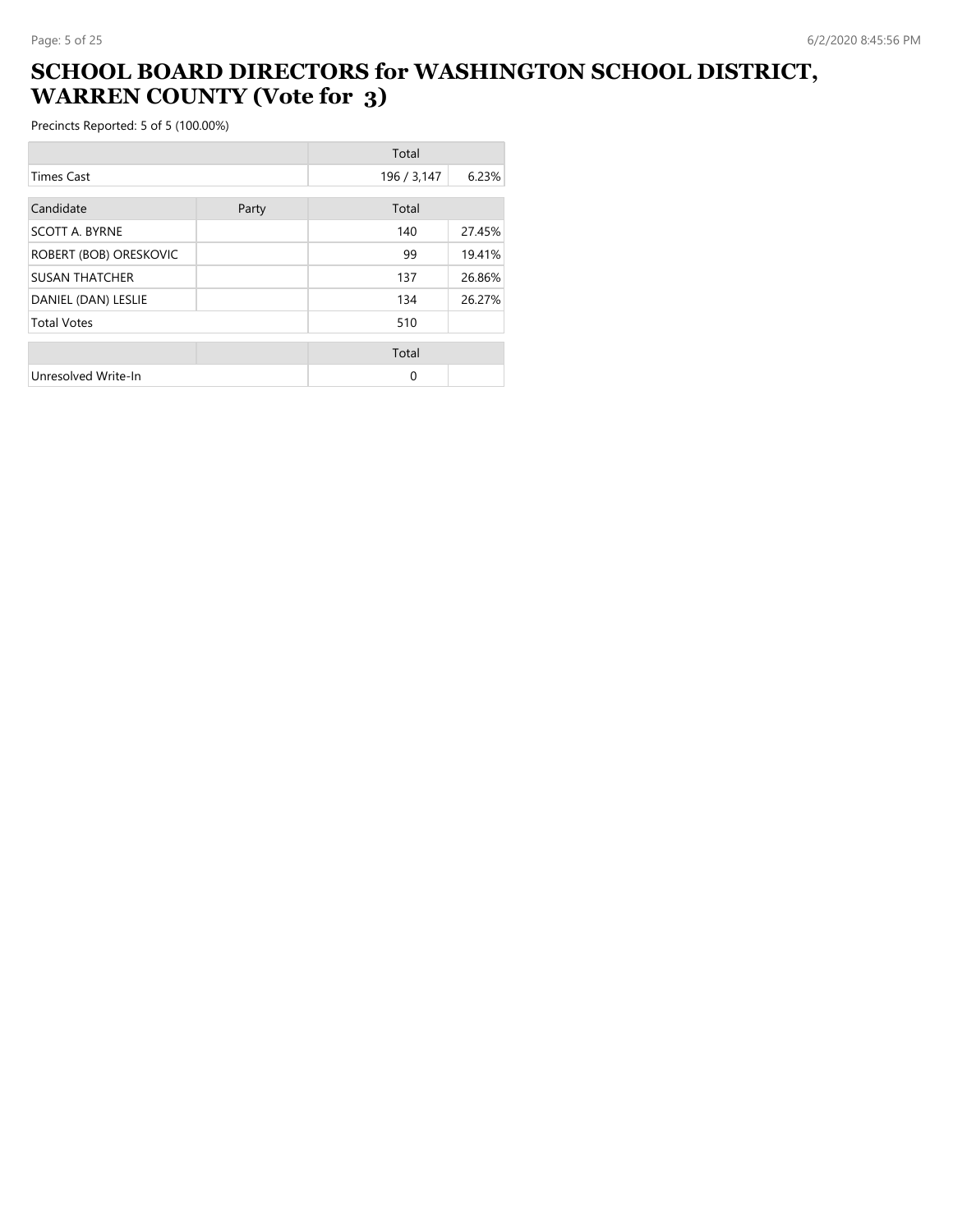# **PROPOSITION W for R-3 WARREN COUNTY SCHOOL DISTRICT, WARREN COUNTY (Vote for 1)**

|                     |       | Total          |        |
|---------------------|-------|----------------|--------|
| <b>Times Cast</b>   |       | 2,073 / 12,642 | 16.40% |
| Candidate           | Party | Total          |        |
|                     |       |                |        |
| YES                 |       | 918            | 44.67% |
| NO.                 |       | 1,137          | 55.33% |
| <b>Total Votes</b>  |       | 2,055          |        |
|                     |       | Total          |        |
| Unresolved Write-In |       | $\Omega$       |        |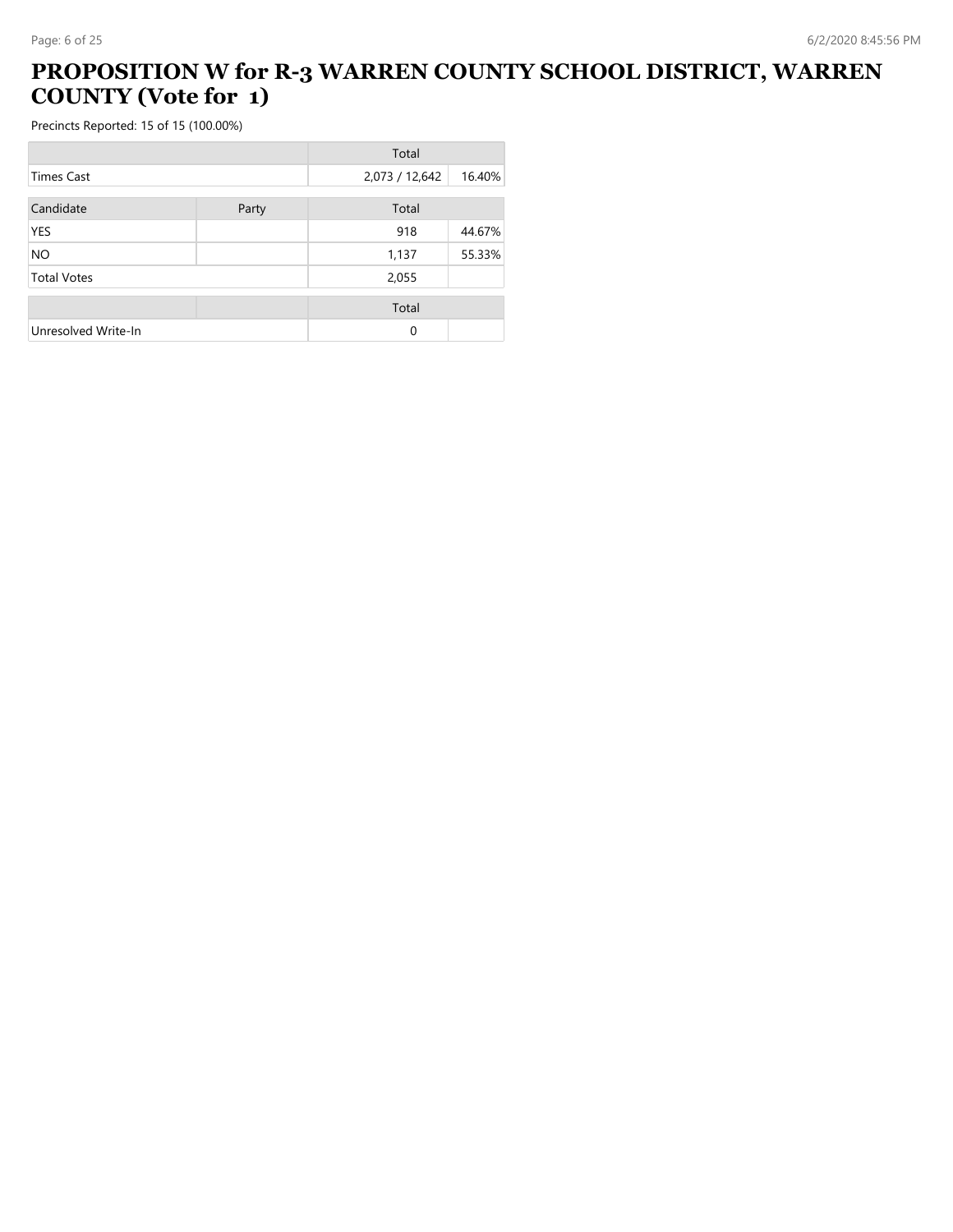### **PROPOSITION R2 for R-2 MONTGOMERY COUNTY SCHOOL DISTRICT, WARREN COUNTY (Vote for 1)**

|                     |       | Total    |        |
|---------------------|-------|----------|--------|
| <b>Times Cast</b>   |       | 21/190   | 11.05% |
| Candidate           | Party | Total    |        |
| YES                 |       | 10       | 52.63% |
| <b>NO</b>           |       | 9        | 47.37% |
| <b>Total Votes</b>  |       | 19       |        |
|                     |       | Total    |        |
| Unresolved Write-In |       | $\Omega$ |        |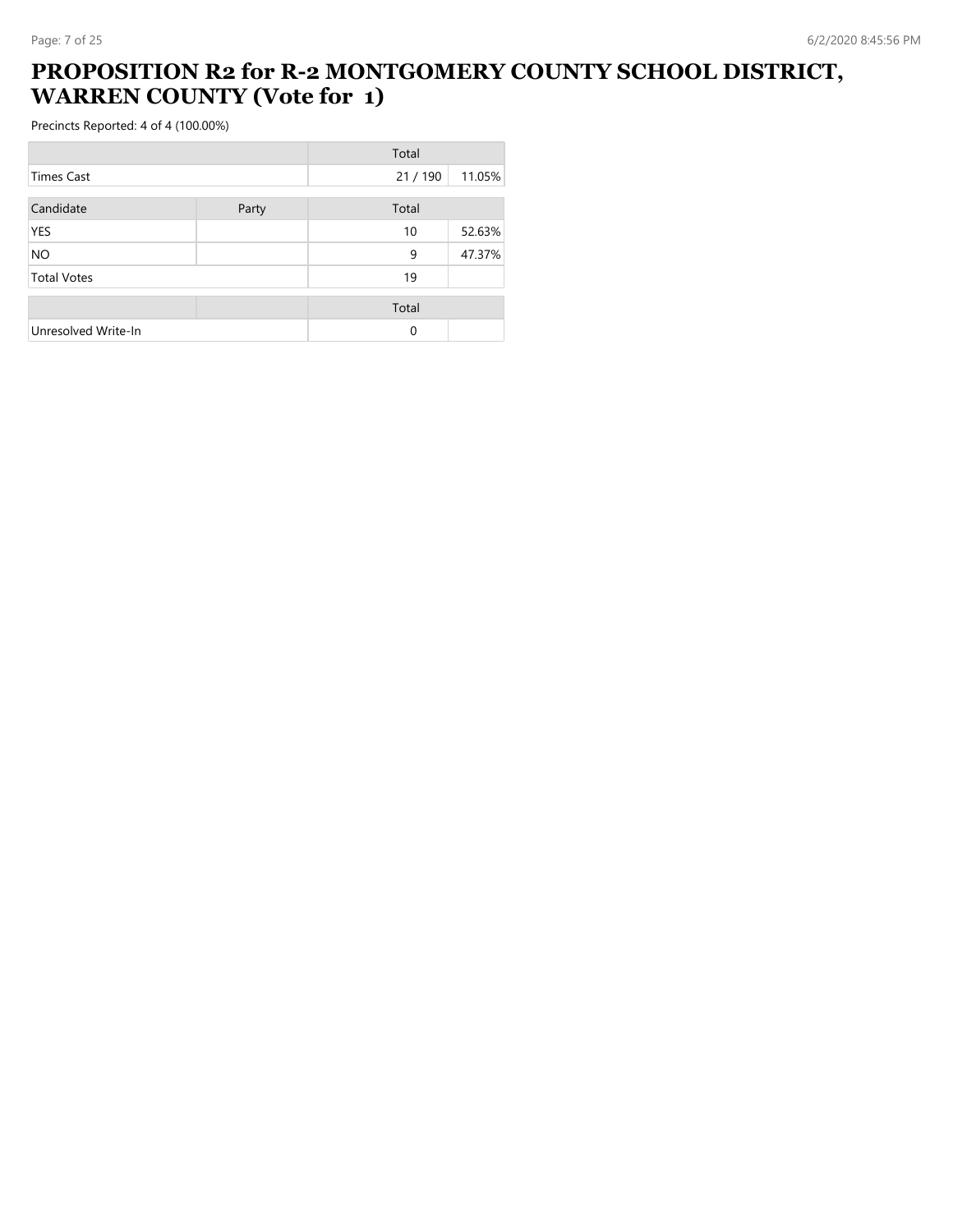# **MAYOR for CITY OF WRIGHT CITY, WARREN COUNTY (Vote for 1)**

|                     |       | Total       |         |
|---------------------|-------|-------------|---------|
| <b>Times Cast</b>   |       | 322 / 2,611 | 12.33%  |
| Candidate           | Party | Total       |         |
| <b>DAN ROWDEN</b>   |       | 276         | 100.00% |
| <b>Total Votes</b>  |       | 276         |         |
|                     |       | Total       |         |
| Unresolved Write-In |       | 12          |         |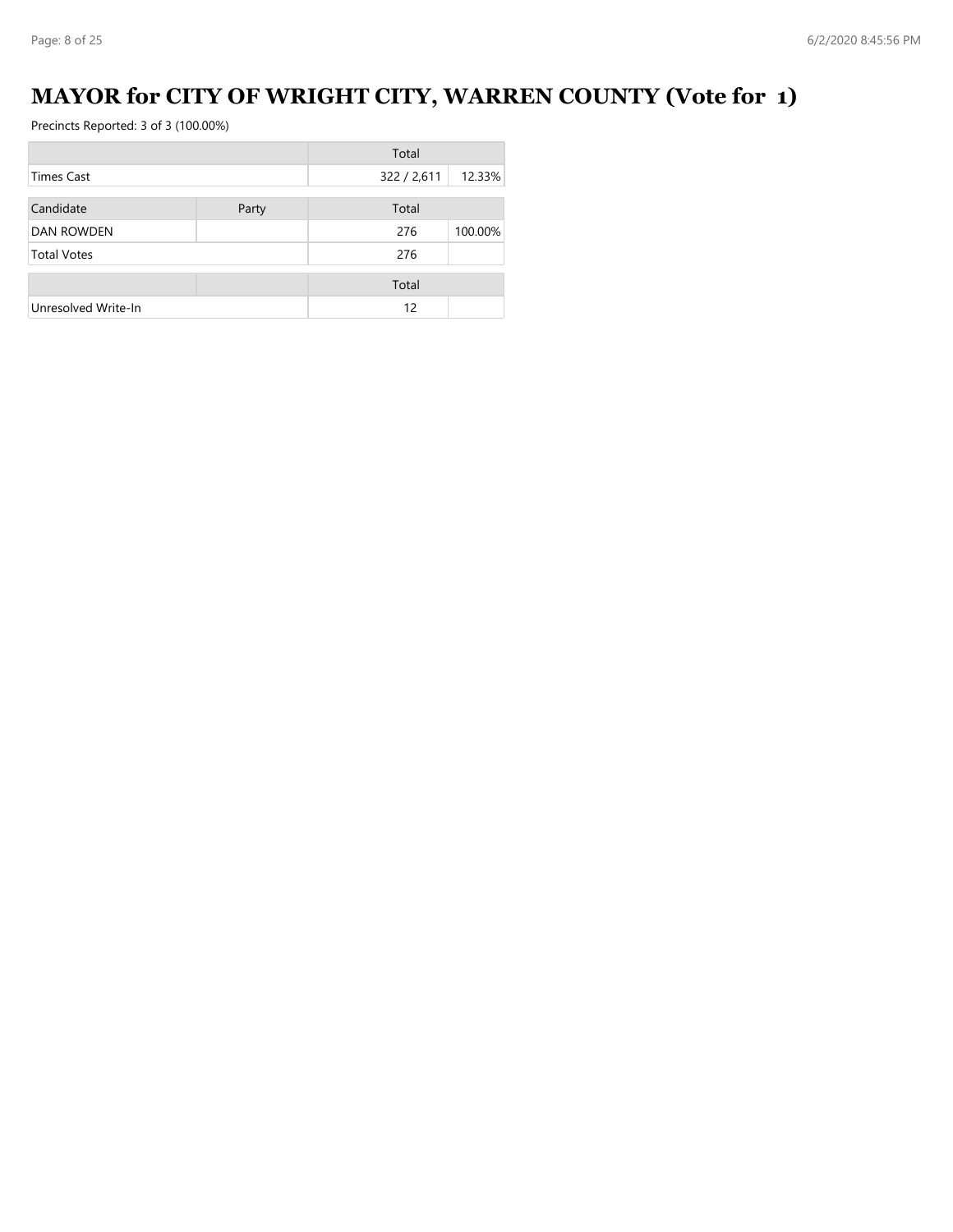## **ALDERMAN AT-LARGE for CITY OF TRUESDALE, WARREN COUNTY (Vote for 2)**

|                     |  | Total    |        |
|---------------------|--|----------|--------|
| <b>Times Cast</b>   |  | 96/420   | 22.86% |
| Candidate<br>Party  |  | Total    |        |
| <b>MIKE THOMAS</b>  |  | 71       | 43.83% |
| <b>RODGER WELLS</b> |  | 16       | 9.88%  |
| <b>JOE BROOKS</b>   |  | 47       | 29.01% |
| RHONDA COLOMBO      |  | 28       | 17.28% |
| <b>Total Votes</b>  |  | 162      |        |
|                     |  | Total    |        |
| Unresolved Write-In |  | $\Omega$ |        |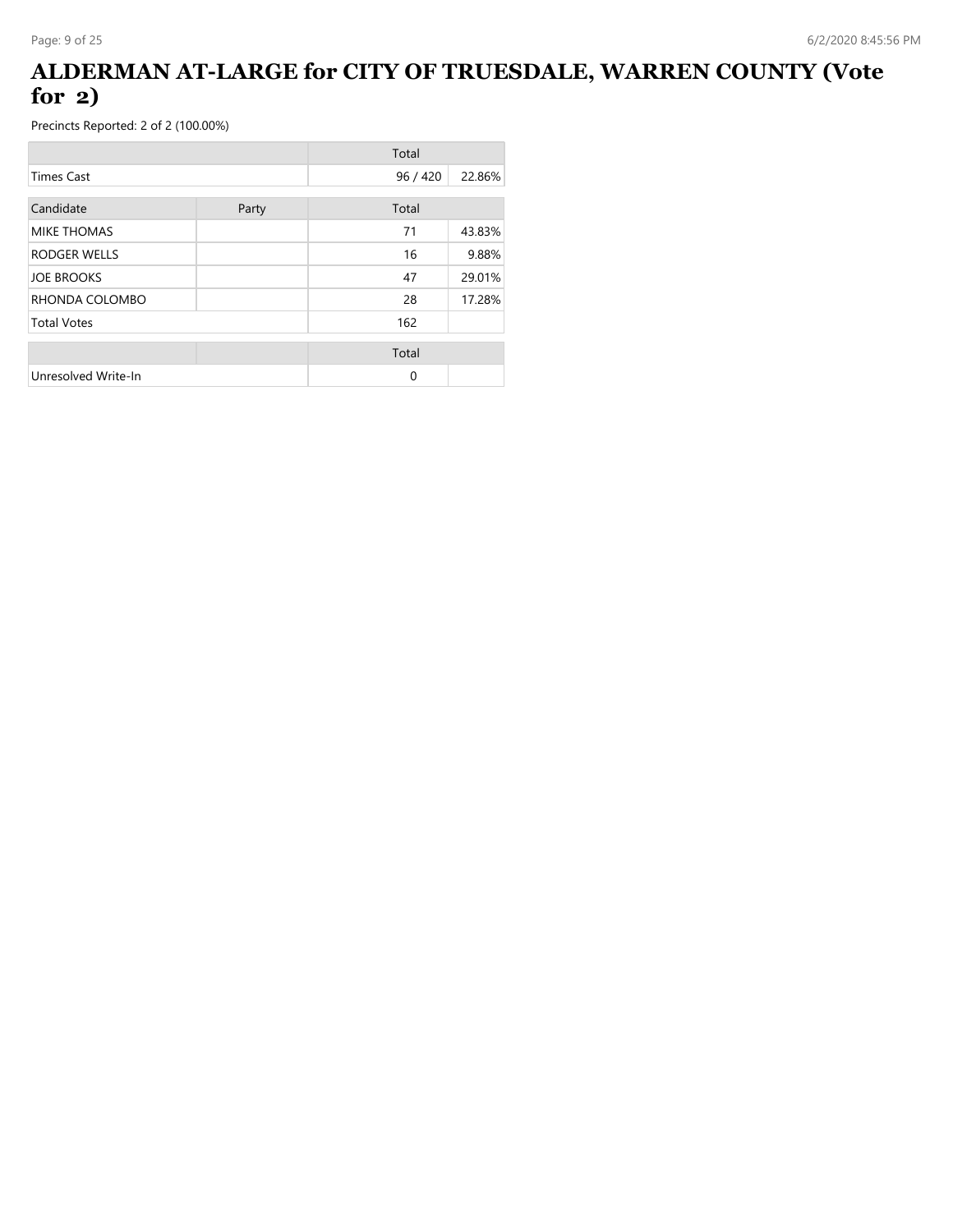# **ALDERMAN for CITY OF FORISTELL WARD ONE, WARREN COUNTY (Vote for 1)**

|                       |       | Total  |         |
|-----------------------|-------|--------|---------|
| Times Cast            |       | $5/60$ | 8.33%   |
| Candidate             | Party | Total  |         |
| <b>MARK MEYERHOFF</b> |       | 5      | 100.00% |
| <b>Total Votes</b>    |       | 5      |         |
|                       |       | Total  |         |
| Unresolved Write-In   |       | 0      |         |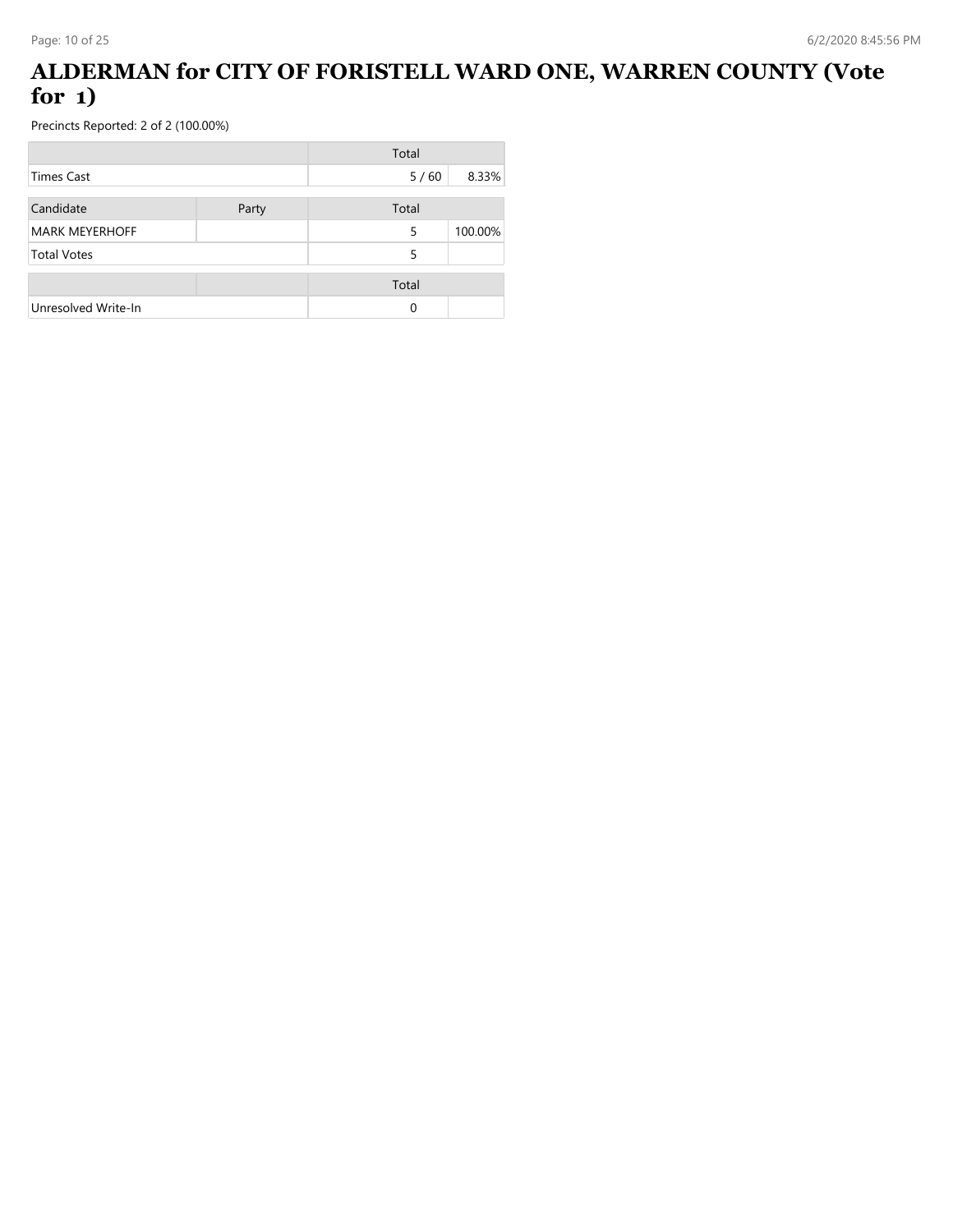# **ALDERMAN for CITY OF FORISTELL WARD TWO, WARREN COUNTY (Vote for 1)**

|                     |       | Total |         |
|---------------------|-------|-------|---------|
| Times Cast          |       | 5/142 | 3.52%   |
| Candidate           | Party | Total |         |
| MICHAEL LUETKENHAUS |       | 5     | 100.00% |
| <b>Total Votes</b>  |       | 5     |         |
|                     |       | Total |         |
| Unresolved Write-In |       | 0     |         |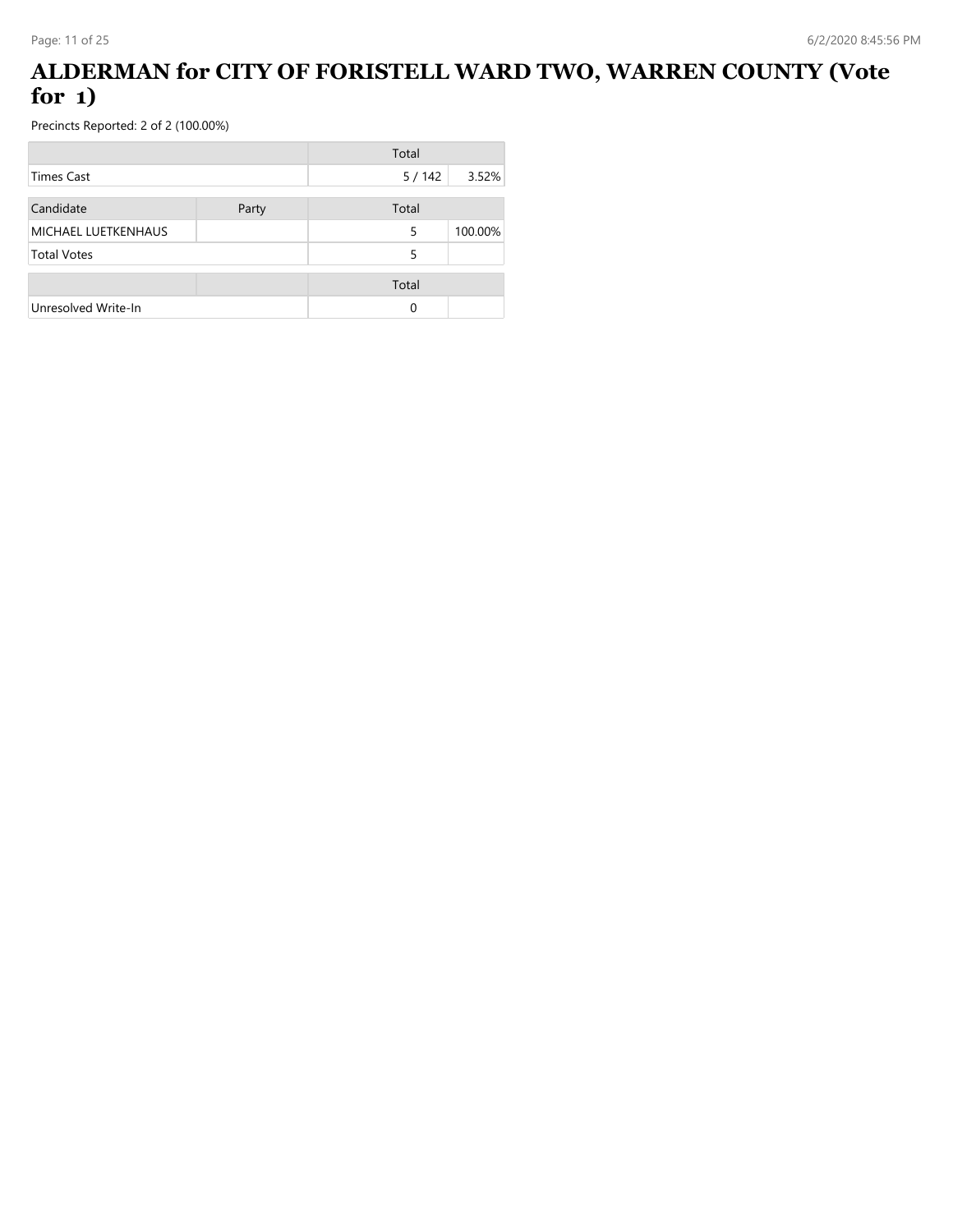#### **ALDERMAN for CITY OF MARTHASVILLE EAST WARD, WARREN COUNTY (Vote for 1)**

|                     |       | Total    |         |
|---------------------|-------|----------|---------|
| Times Cast          |       | 25 / 350 | 7.14%   |
| Candidate           | Party | Total    |         |
| NICHOLAS LANGE      |       | 18       | 100.00% |
| <b>Total Votes</b>  |       | 18       |         |
|                     |       | Total    |         |
| Unresolved Write-In |       | 4        |         |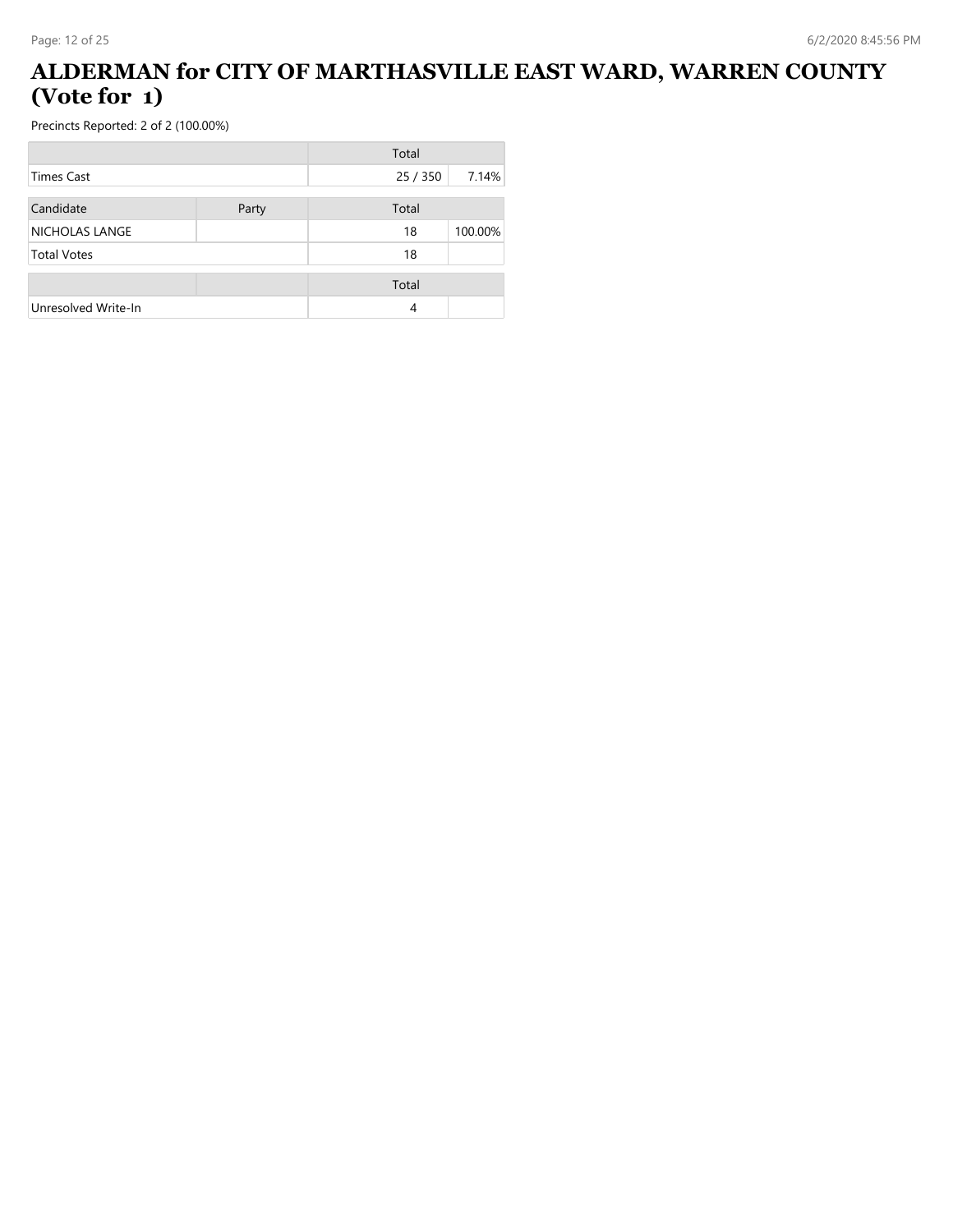# **ALDERMAN for CITY OF MARTHASVILLE SOUTHWEST WARD, WARREN COUNTY (Vote for 1)**

|                           |       | Total    |         |
|---------------------------|-------|----------|---------|
| Times Cast                |       | 42 / 444 | 9.46%   |
| Candidate                 | Party | Total    |         |
| <b>CHRISTOPHER DeVORE</b> |       | 26       | 100.00% |
| <b>Total Votes</b>        |       | 26       |         |
|                           |       | Total    |         |
| Unresolved Write-In       |       | 8        |         |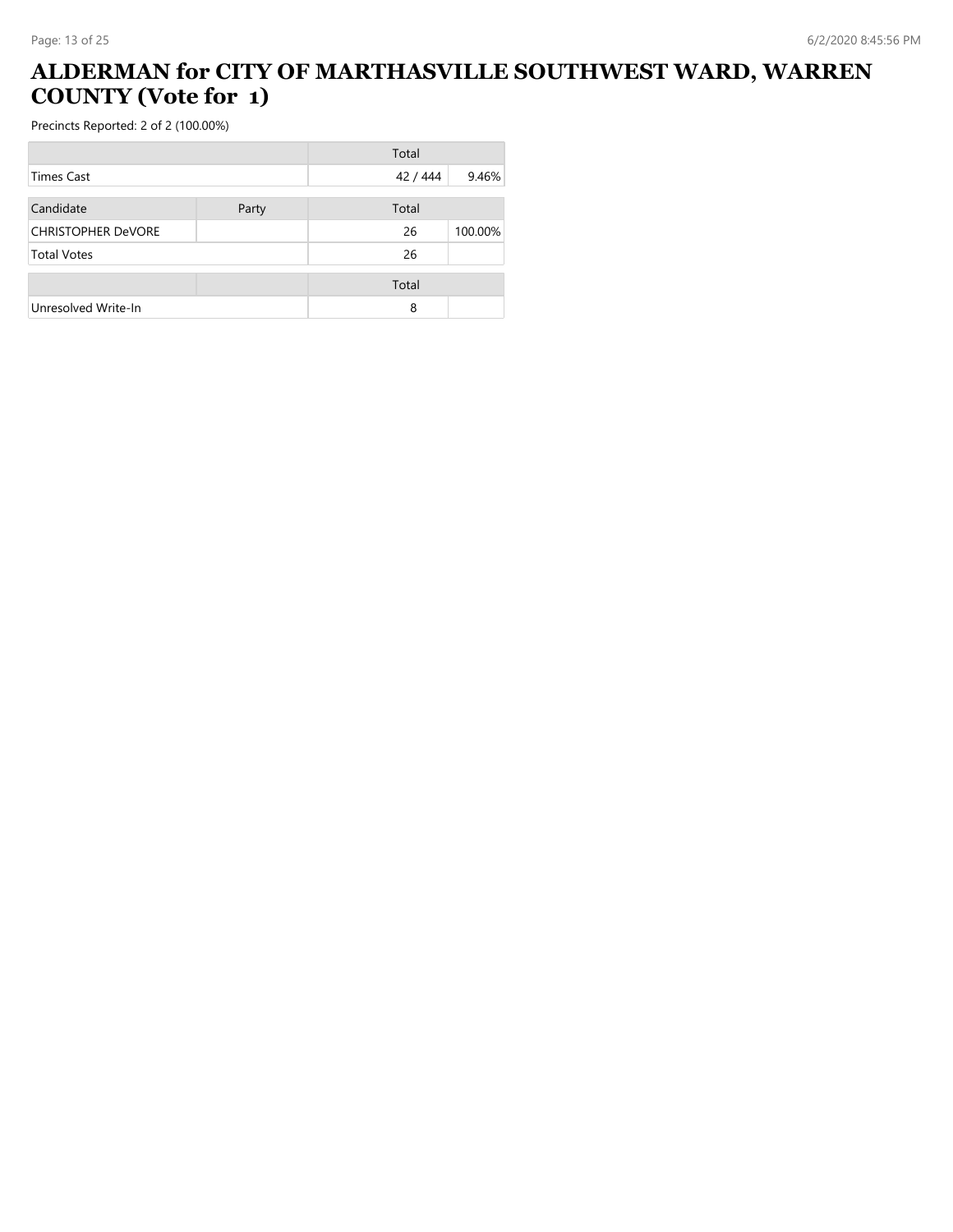## **ALDERMAN for CITY OF WARRENTON WARD ONE, WARREN COUNTY (Vote for 1)**

|                     |       | Total       |        |
|---------------------|-------|-------------|--------|
| <b>Times Cast</b>   |       | 341 / 1,647 | 20.70% |
| Candidate           | Party | Total       |        |
| <b>JOSHUA POORE</b> |       | 98          | 31.92% |
| <b>JACK CRUMP</b>   |       | 209         | 68.08% |
| <b>Total Votes</b>  |       | 307         |        |
|                     |       | Total       |        |
| Unresolved Write-In |       | 3           |        |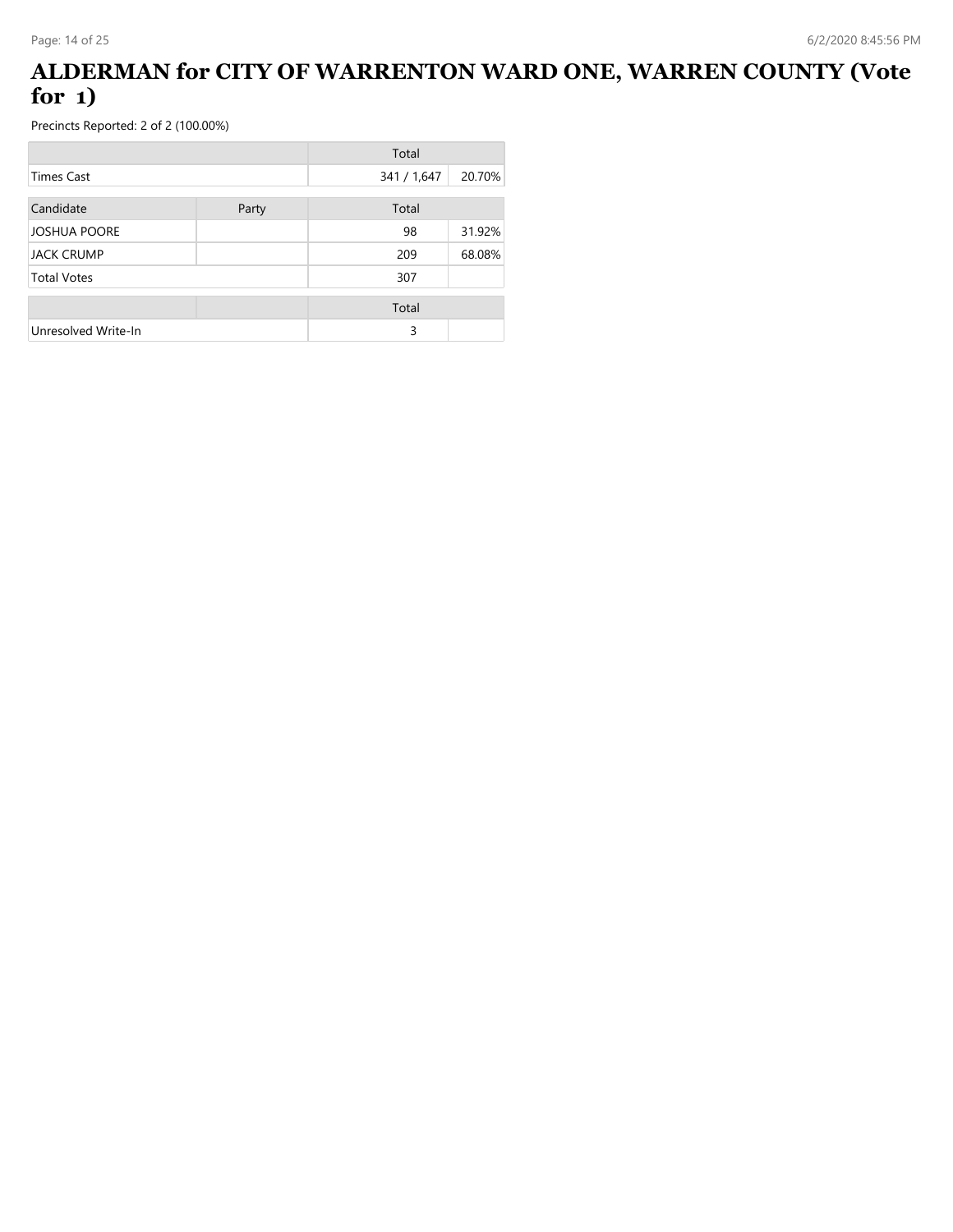## **ALDERMAN for CITY OF WARRENTON WARD TWO, WARREN COUNTY (Vote for 1)**

|                         |       | Total       |         |
|-------------------------|-------|-------------|---------|
| Times Cast              |       | 281 / 1,705 | 16.48%  |
| Candidate               | Party | Total       |         |
| <b>SCOTT B. SCHULZE</b> |       | 231         | 100.00% |
| <b>Total Votes</b>      |       | 231         |         |
|                         |       | Total       |         |
| Unresolved Write-In     |       | 11          |         |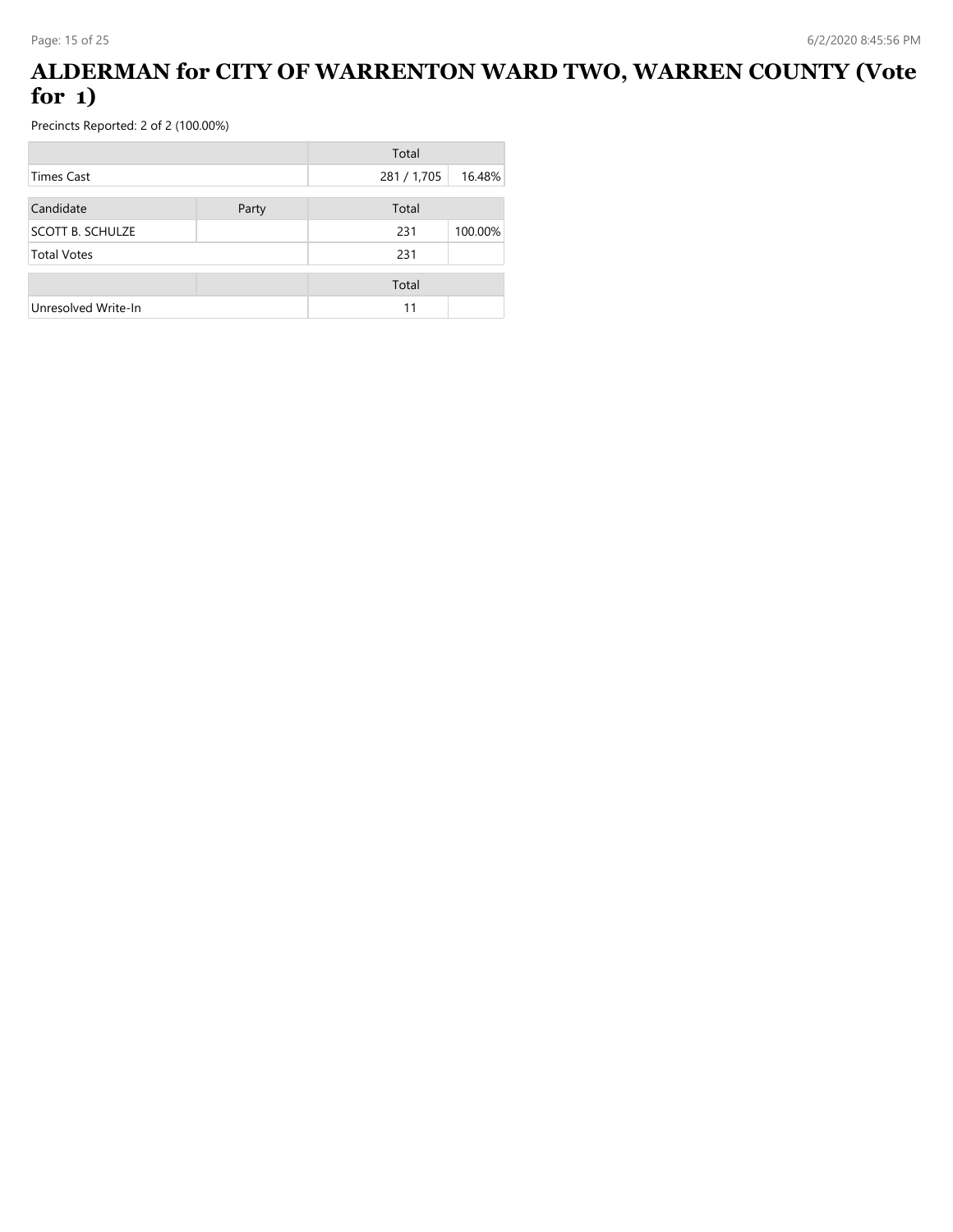## **ALDERMAN for CITY OF WARRENTON WARD THREE, WARREN COUNTY (Vote for 1)**

|                     |       | Total       |         |
|---------------------|-------|-------------|---------|
| <b>Times Cast</b>   |       | 195 / 1,554 | 12.55%  |
| Candidate           | Party | Total       |         |
| <b>BOB DELALOYE</b> |       | 162         | 100.00% |
| <b>Total Votes</b>  |       | 162         |         |
|                     |       | Total       |         |
| Unresolved Write-In |       | 6           |         |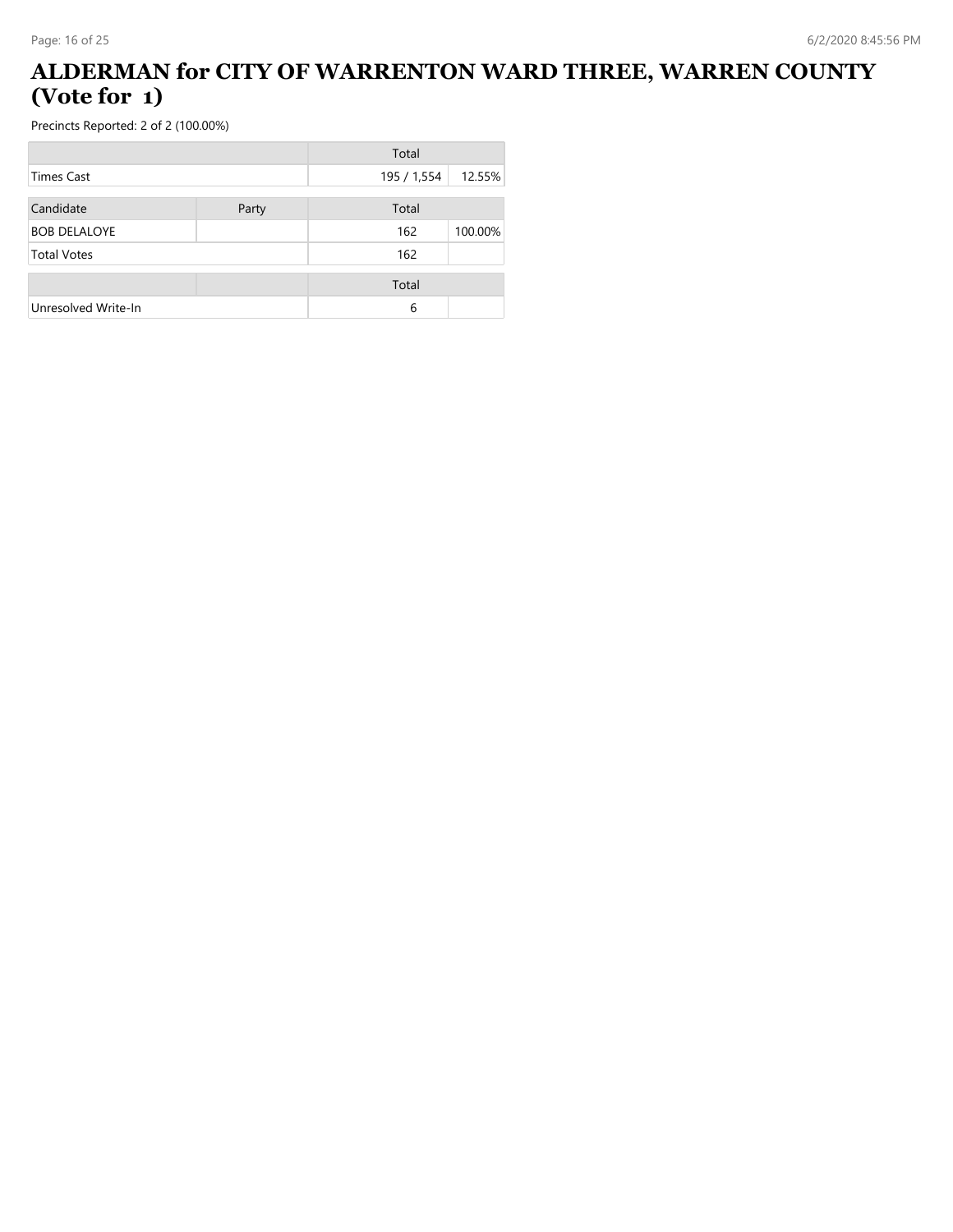### **ALDERMAN for CITY OF WRIGHT CITY WARD 1, WARREN COUNTY (Vote for 1)**

|                     |       | Total       |        |
|---------------------|-------|-------------|--------|
| <b>Times Cast</b>   |       | 157 / 1,337 | 11.74% |
| Candidate           | Party | Total       |        |
| <b>ROB HAMLIN</b>   |       | 40          | 26.85% |
| JERMAINE JOHNSON    |       | 12          | 8.05%  |
| JOHN M O'CONNOR     |       | 24          | 16.11% |
| MICHELLE S HEILIGER |       | 73          | 48.99% |
| <b>Total Votes</b>  |       | 149         |        |
|                     |       | Total       |        |
| Unresolved Write-In |       | 1           |        |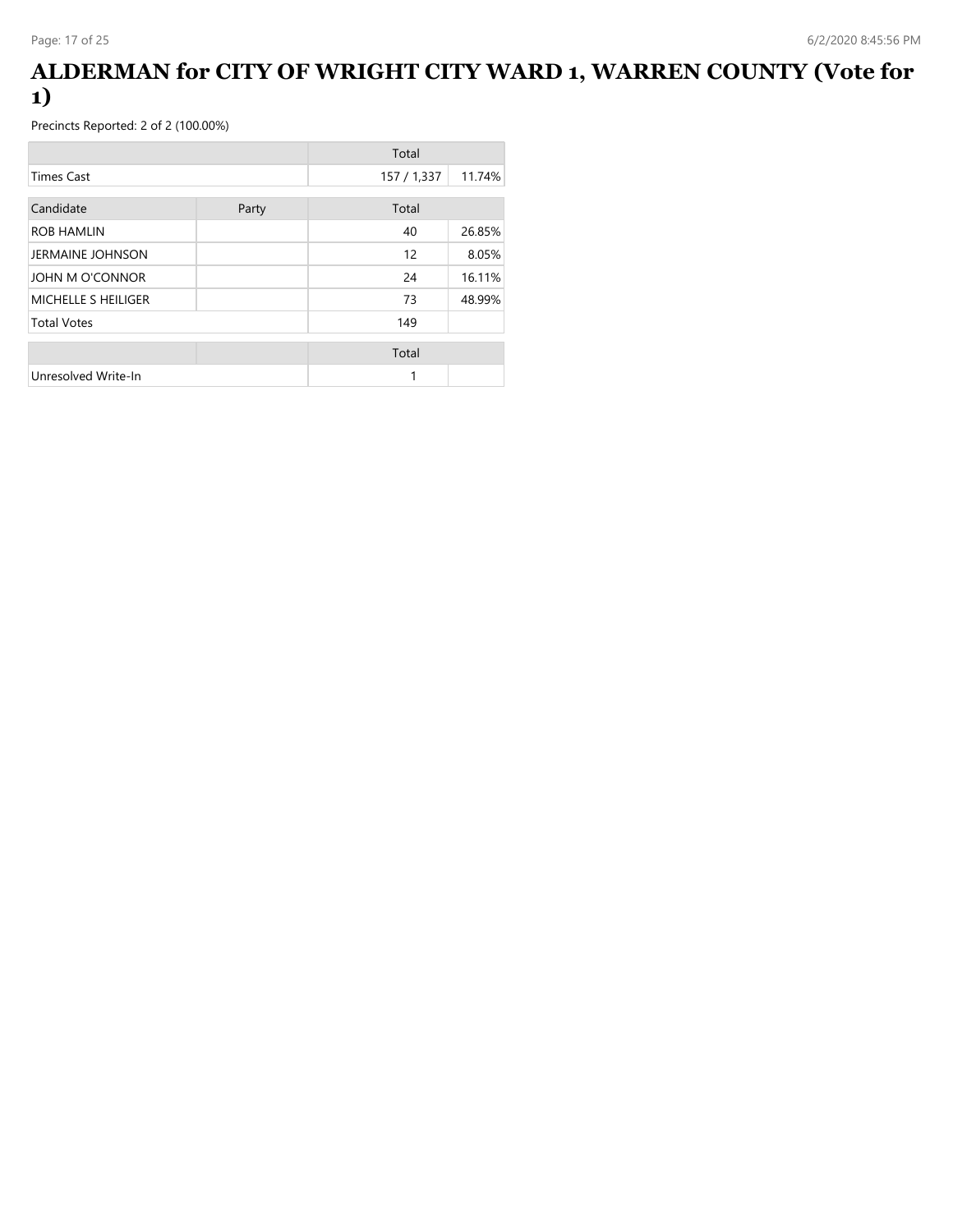### **ALDERMAN for CITY OF WRIGHT CITY WARD 2, WARREN COUNTY (Vote for 1)**

|                     |       | Total       |         |
|---------------------|-------|-------------|---------|
| <b>Times Cast</b>   |       | 165 / 1,274 | 12.95%  |
| Candidate           | Party | Total       |         |
| RAMIZ HAKIM         |       | 140         | 100.00% |
| <b>Total Votes</b>  |       | 140         |         |
|                     |       | Total       |         |
| Unresolved Write-In |       | 4           |         |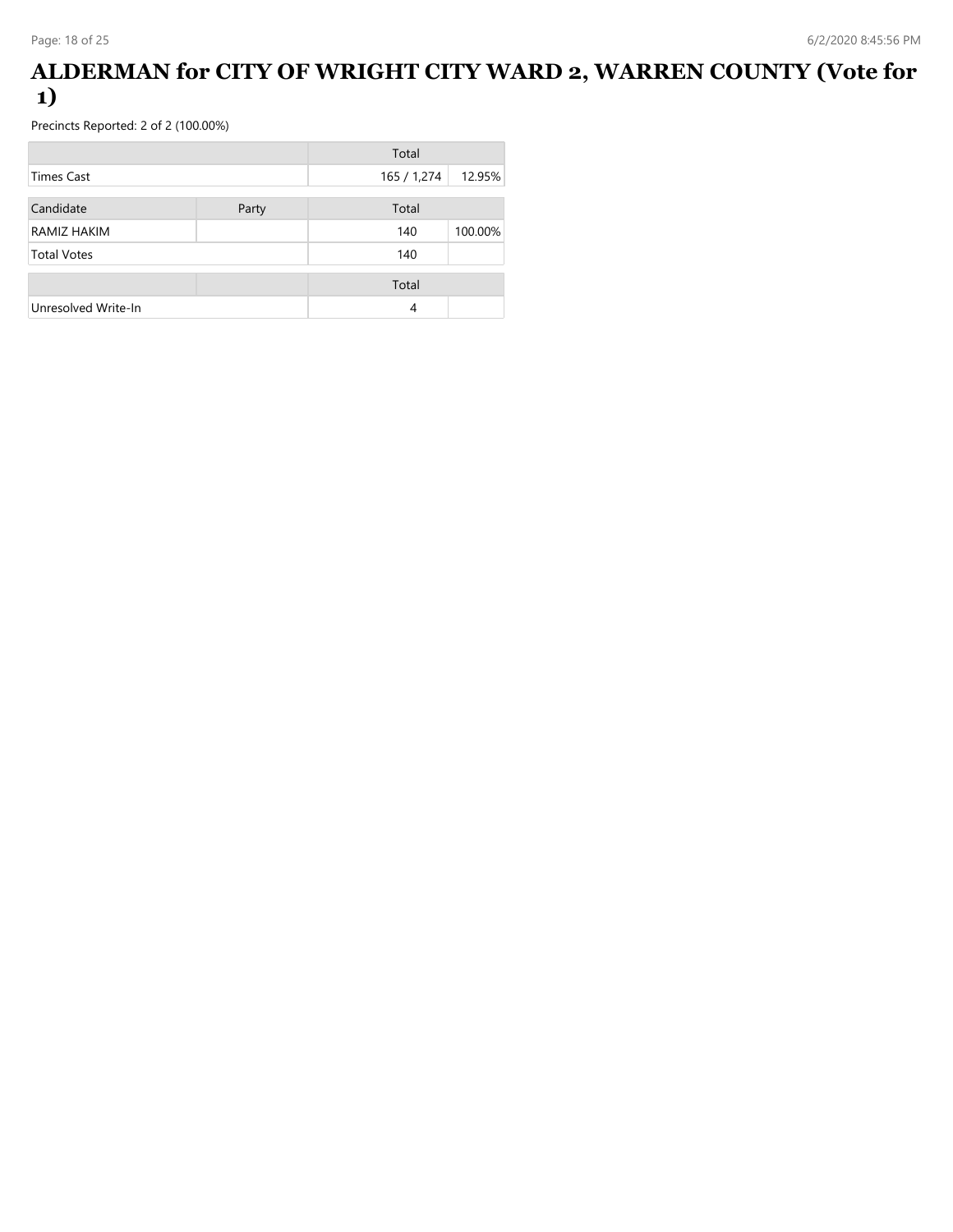# **QUESTION for CITY OF TRUESDALE, WARREN COUNTY (Vote for 1)**

|                     |       | Total    |        |
|---------------------|-------|----------|--------|
| Times Cast          |       | 96 / 420 | 22.86% |
| Candidate           | Party | Total    |        |
| YES                 |       | 65       | 69.15% |
| NO.                 |       | 29       | 30.85% |
| <b>Total Votes</b>  |       | 94       |        |
|                     |       | Total    |        |
| Unresolved Write-In |       | 0        |        |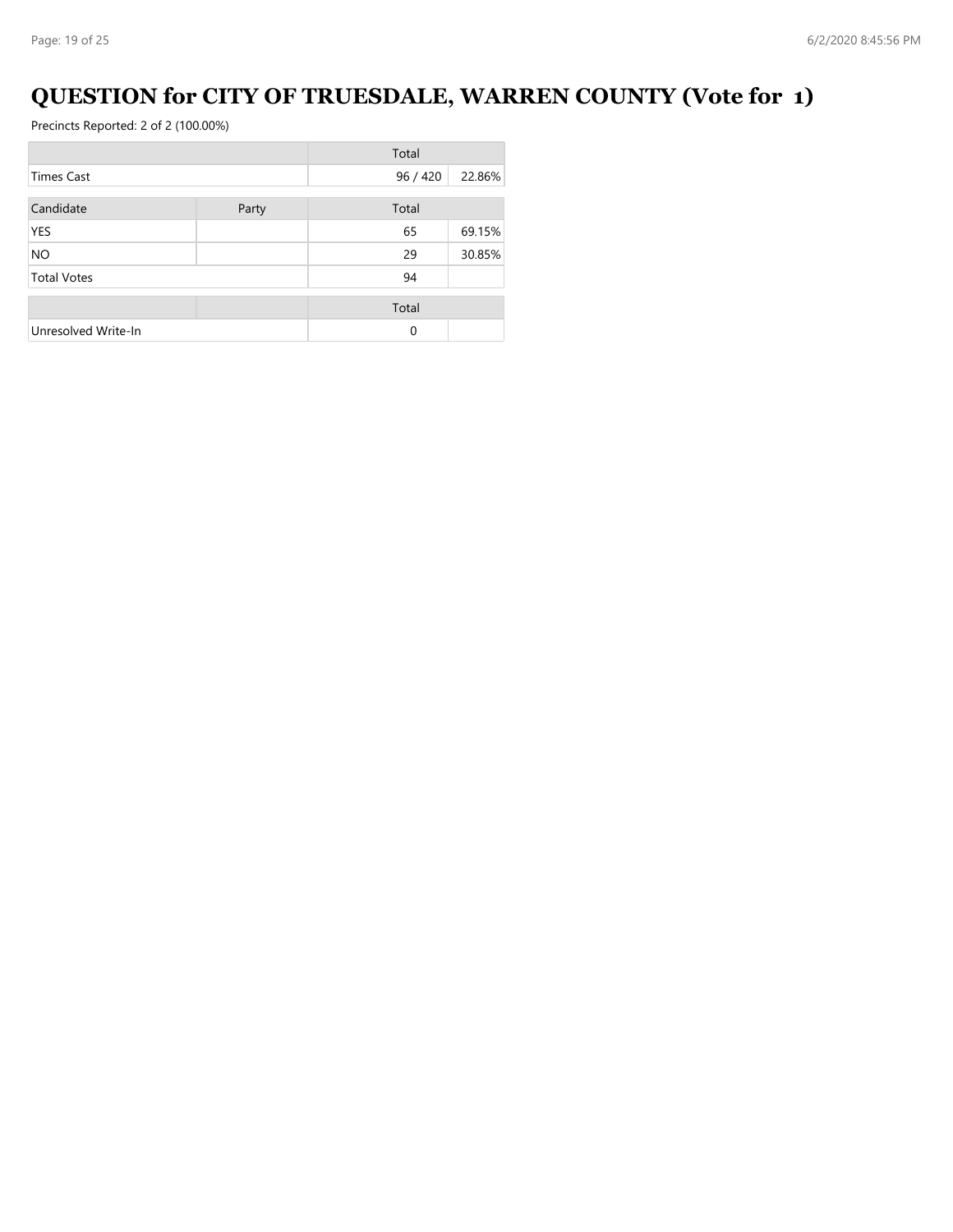# **TRUSTEES for VILLAGE OF INNSBROOK, WARREN COUNTY (Vote for 2)**

|                     |       | Total     |        |
|---------------------|-------|-----------|--------|
| <b>Times Cast</b>   |       | 166 / 480 | 34.58% |
| Candidate           | Party | Total     |        |
| <b>JERRY RUST</b>   |       | 57        | 19.06% |
| <b>DONNA WEST</b>   |       | 93        | 31.10% |
| <b>TED SATOR</b>    |       | 132       | 44.15% |
| <b>JOHN SIMON</b>   |       | 17        | 5.69%  |
| <b>Total Votes</b>  |       | 299       |        |
|                     |       | Total     |        |
| Unresolved Write-In |       | 0         |        |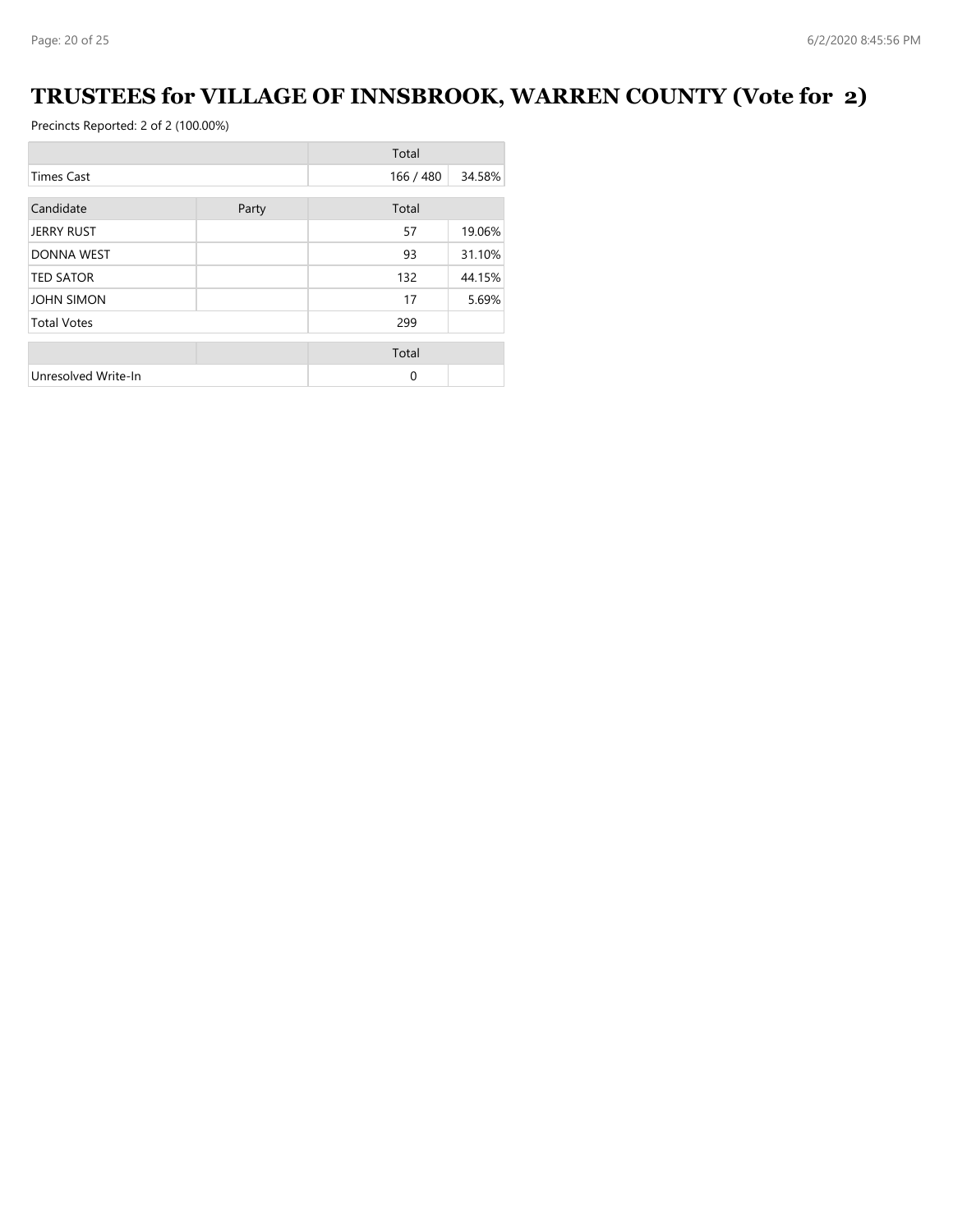# **TRUSTEES for VILLAGE OF PENDLETON, WARREN COUNTY (Vote for 2)**

|                                 |       | Total    |         |
|---------------------------------|-------|----------|---------|
| <b>Times Cast</b>               |       | 7/24     | 29.17%  |
| Candidate                       | Party | Total    |         |
| CHRISTOPHER A.<br>POTTEBAUM SR. |       | 3        | 100.00% |
| DENNIS W. COLLIER SR.           |       | $\Omega$ | 0.00%   |
| <b>Total Votes</b>              |       | 3        |         |
|                                 |       | Total    |         |
| Unresolved Write-In             |       | 8        |         |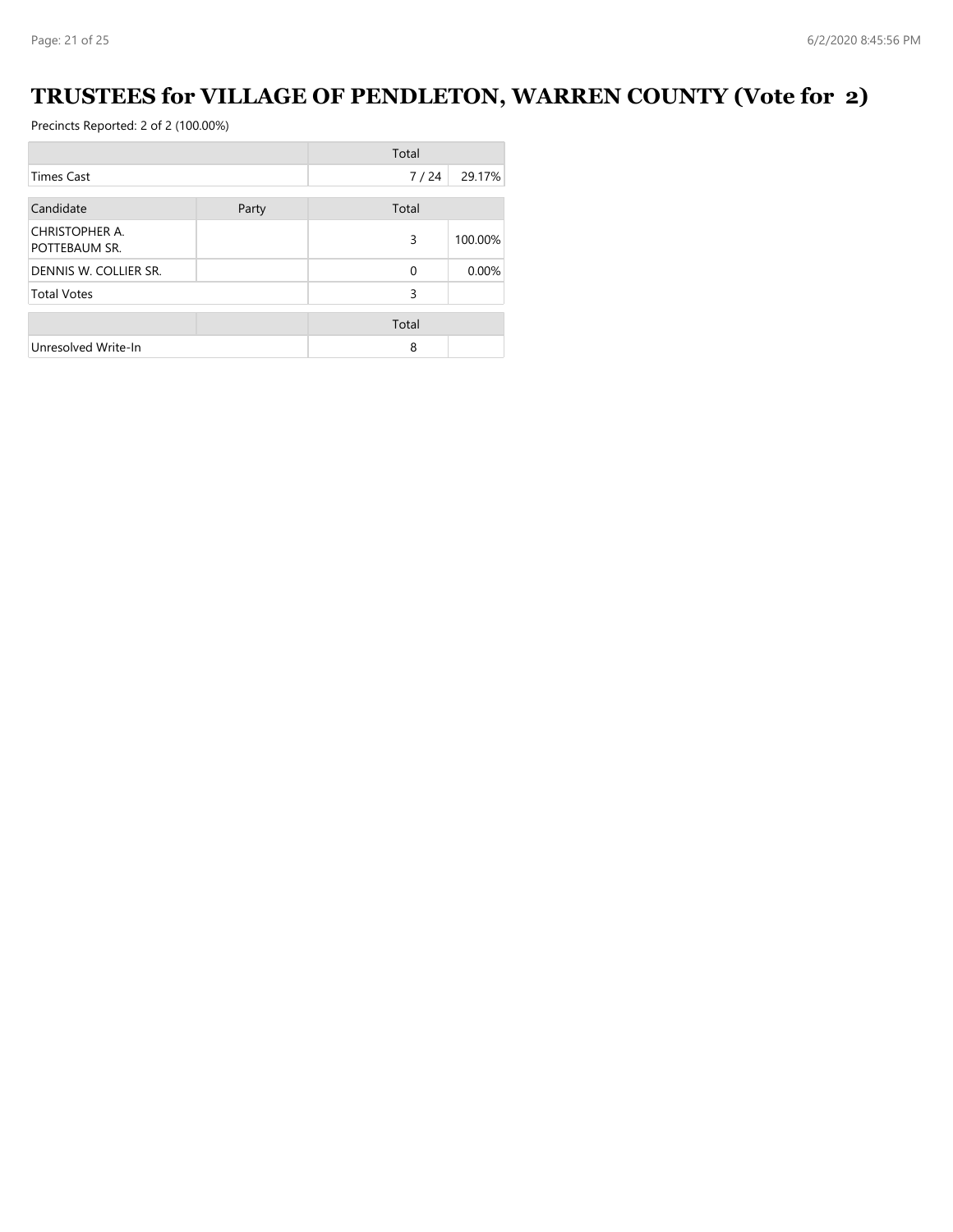# **BOARD OF DIRECTORS for HAWK POINT FIRE PROTECTION DISTRICT, WARREN COUNTY (Vote for 1)**

|                        |       | Total    |        |
|------------------------|-------|----------|--------|
| <b>Times Cast</b>      |       | 15 / 105 | 14.29% |
| Candidate              | Party | Total    |        |
| <b>BARRY NUSS</b>      |       | 4        | 40.00% |
| <b>GREG WESTERMANN</b> |       | 6        | 60.00% |
| <b>Total Votes</b>     |       | 10       |        |
|                        |       | Total    |        |
| Unresolved Write-In    |       | $\Omega$ |        |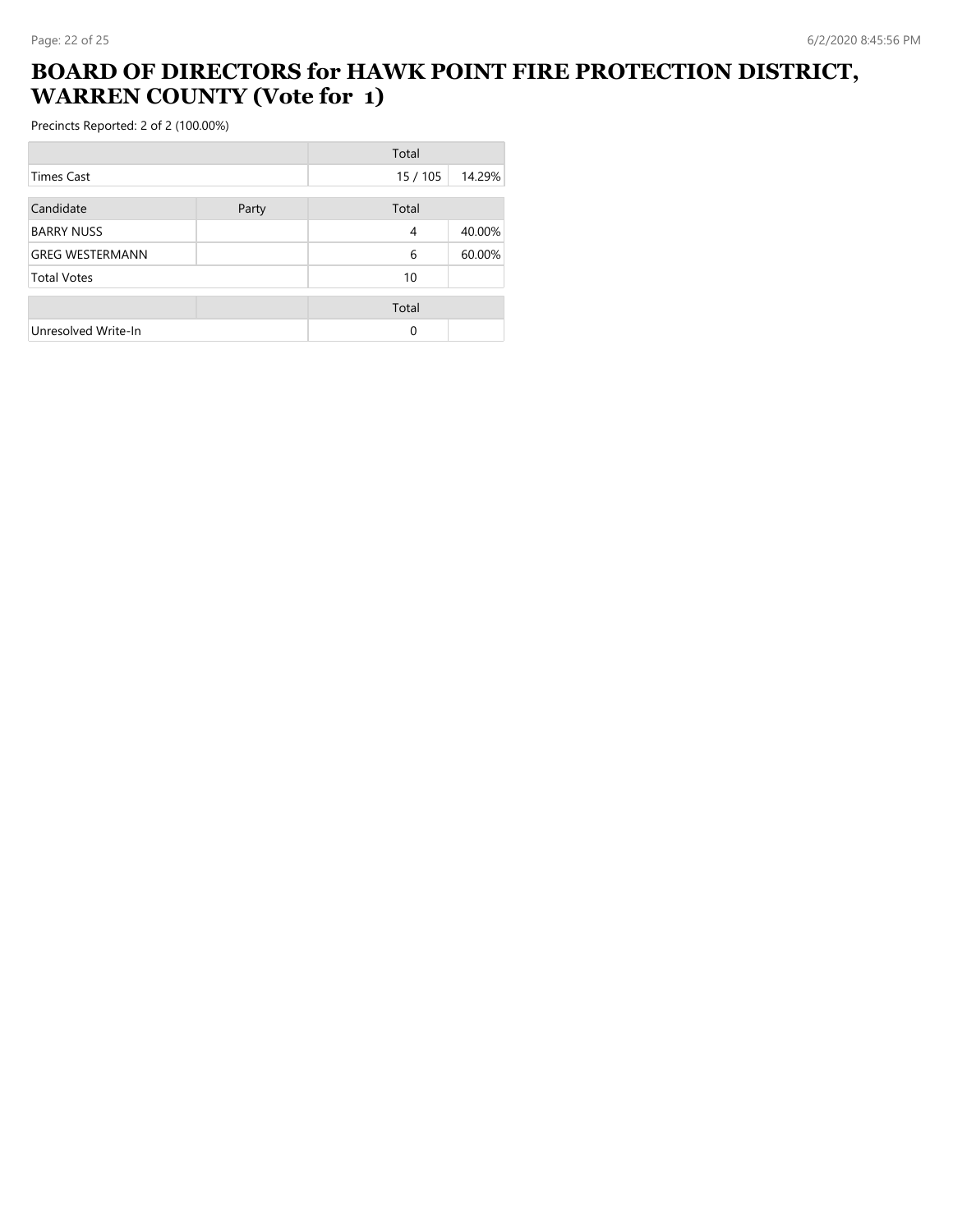# **BOARD OF DIRECTORS for WRIGHT CITY FIRE PROTECTION DISTRICT, WARREN COUNTY (Vote for 1)**

|                         |       | Total       |        |
|-------------------------|-------|-------------|--------|
| Times Cast              |       | 800 / 7,493 | 10.68% |
| Candidate               | Party | Total       |        |
| <b>JEANETTE WOEHRLE</b> |       | 418         | 60.76% |
| <b>JODI BENOIST</b>     |       | 270         | 39.24% |
| <b>Total Votes</b>      |       | 688         |        |
|                         |       | Total       |        |
| Unresolved Write-In     |       | 5           |        |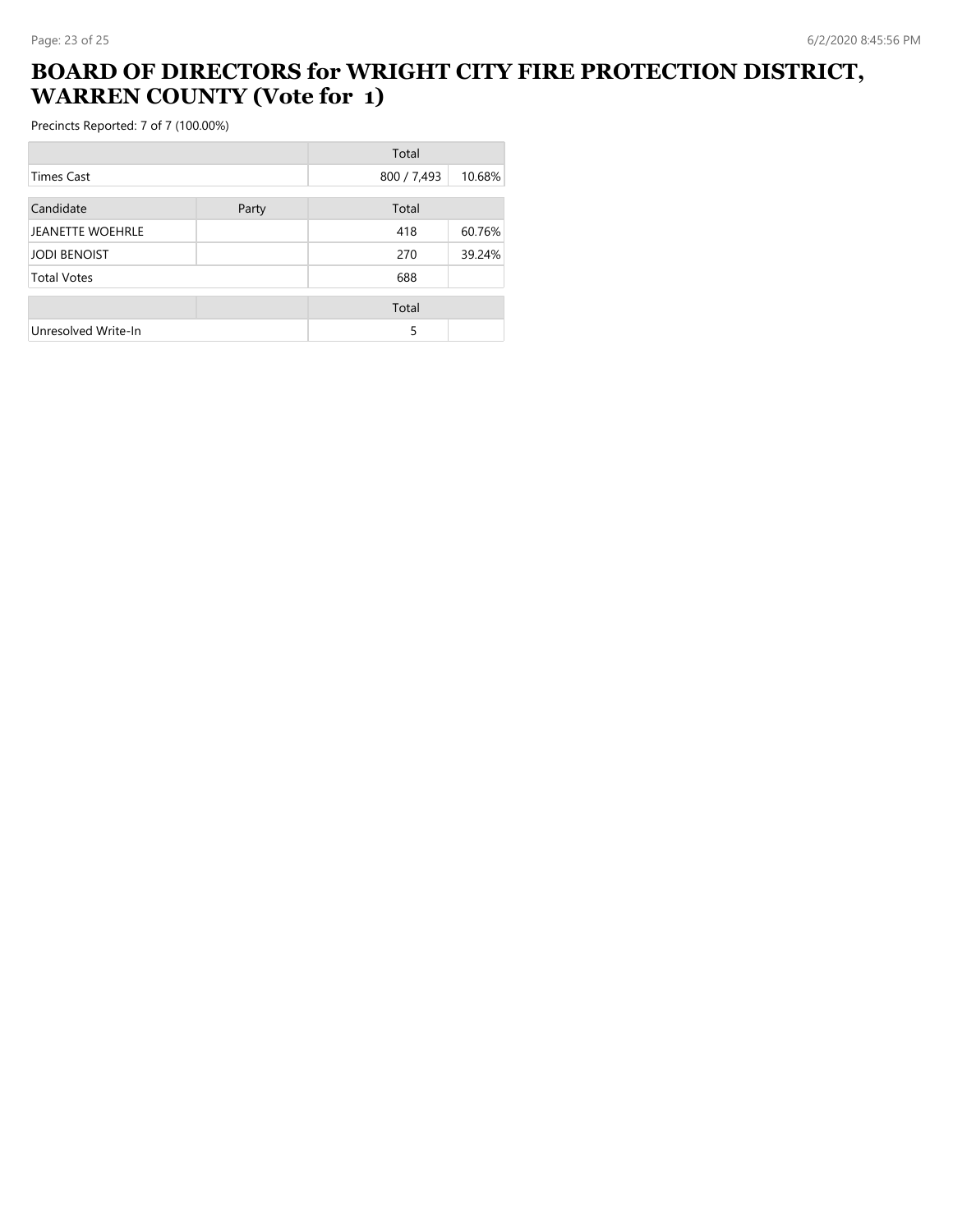# **PROPOSITION CS for HAWK POINT FIRE PROTECTION DISTRICT, WARREN COUNTY (Vote for 1)**

|                     |       | Total  |        |
|---------------------|-------|--------|--------|
| Times Cast          |       | 15/105 | 14.29% |
| Candidate           | Party | Total  |        |
| <b>YES</b>          |       | 11     | 73.33% |
| <b>NO</b>           |       | 4      | 26.67% |
| <b>Total Votes</b>  |       | 15     |        |
|                     |       | Total  |        |
| Unresolved Write-In |       | 0      |        |